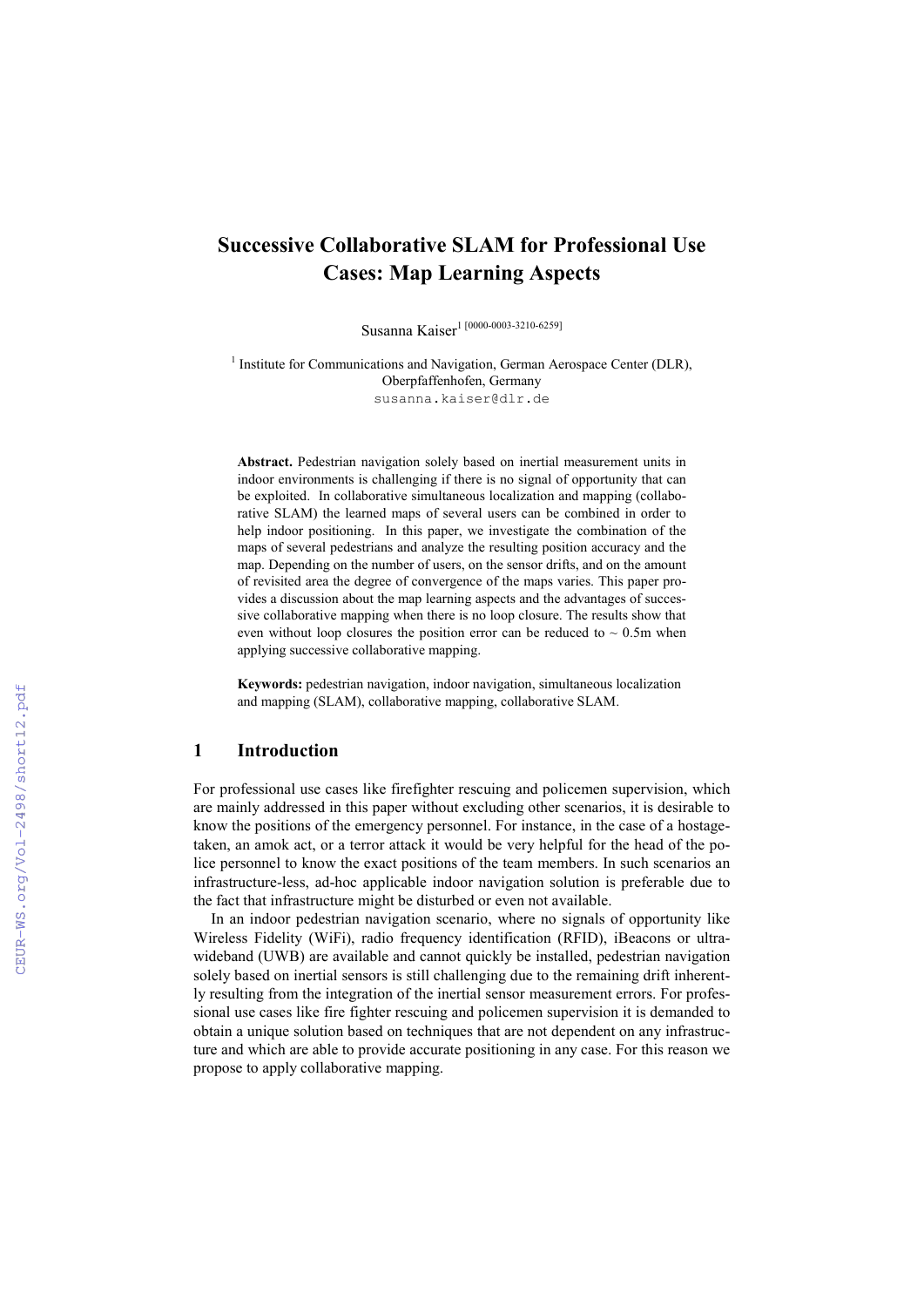In emergency situations inside buildings, usually the rescue personnel arrive by professional vehicles and several emergency forces enter the building. In addition, for instance in the special case of a serious crime, special police forces enter the building in groups of 6-8 persons in a star or triangle formation. Here, collaborative mapping comes into play. The aim of this paper is to investigate collaborative mapping solely based on inertial data resulting from pedestrians (or rescue personnel) that are entering an unknown building. The main focus of the paper is the map learning process: When entering a building usually long paths are followed before a loop closure occurs or area is revisited. Without loop-closures, the position accuracy is usually poor. We investigate methods based on collaborative mapping to ensure good position accuracy when pedestrians commonly enter a building.

The paper is organized as follows: A review of the state of the art of collaborative mapping is given in Section 2. The overall system is shortly introduced in Section 3, where the collaborative, multi-user SLAM and the new option for successive collaborative mapping are described. Different experiments are conducted in Section 4. Finally, Section 5 is devoted to conclusions and provides an overview of future work.

## 2 Collaborative Mapping: State of the Art

Different solutions for collaborative SLAM can be found in the literature. Depending on the sensors used and on the application these techniques vary. With the development of SLAM [1], the possibility of merging the maps from multi-robots/agents is a straightforward continuation but it is not yet fully investigated. Five different multirobot SLAM solutions are presented and partly compared in [2]. A more comprehensive review on multi-robot SLAM can be found in [3], where different SLAM solutions are presented and the problems of multiple-robot SLAM are worked out including communication, map representation and map merging. In the area of localization based on visual sensors a first collaborative SLAM with multiple cameras moving independently in a dynamic environment was developed in [4]. In [5] the visual SLAM is extended with inertial data and the author investigated a client-server structure for collaborative SLAM with monocular data as well as with visual-inertial data.

Collaborative SLAM can also be realized as a decentralized system. In [6] a decentralized system was proposed where an EKF-SLAM algorithm using different kinds of sensors such as inertial, GPS, vision and radar/laser sensors is applied for unmanned flight vehicles. In [7] a decentralized SLAM for pedestrians using PDR and RFID techniques is proposed, where the RFID memory is exploited for exchanging information.

A general survey on the current state and different aspects of SLAM techniques including collaborative SLAM and the future directions of SLAM is given in [8]. In this paper, we investigate a collaborative SLAM technique called FeetSLAM [9] [10] that is especially designed for pedestrians in a GNSS denied, infrastructure-less area and that is additionally very useful for emergency forces. It is capable to determine the pedestrian's position inside buildings solely based on body worn IMU data leaving open the possibility for applying other sensor data.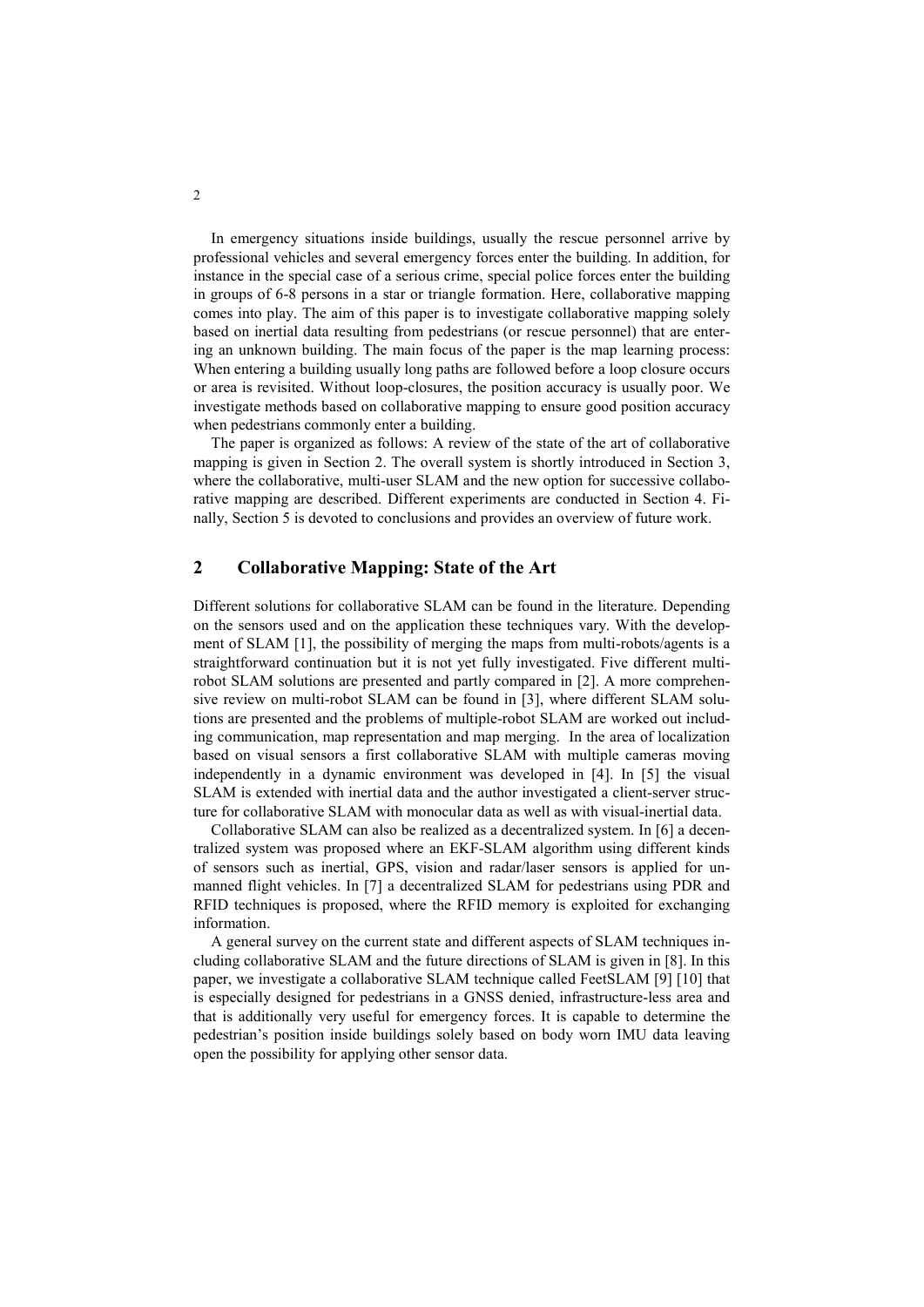## 3 Overview of the System

#### 3.1 Collaborative Mapping: FeetSLAM

In the collaborative FeetSLAM algorithm, the individual trajectories/positions of several pedestrians/forces are combined [9] [10], where the inputs to the SLAM are the delta step and heading outputs from a previous PDR [11]. The collaborative FeetSLAM algorithm is based on the so called FootSLAM algorithm [12], where a map of walkable areas is estimated during the walk. The estimated map of the Foot-SLAM algorithm is based on a hexagonal grid, where each edge of a hexagon represents a transition counter. In collaborative FeetSLAM several FootSLAM maps of different pedestrians are combined iteratively.

In the first iteration FeetSLAM calculates the individual maps of each data set representing a trajectory of a pedestrian. They can be combined with either a geometric transformation [9] [10] or a Hugh transform [13]. The merged posterior maps are then used for the next iteration as prior maps. The starting conditions are transformed in the same way as the respective posterior map. This process is repeated until a good estimation is found (in [10] it has been shown that the crossed wall ratio doesn't change much after 10 iterations). It should be noted that the merged map for a specific data set, which is used in the next iteration as prior map for this data set, is the combination of the resulting posterior maps of every data set except the specific data set. This is done because the prior maps contain then the information of the rest of the data sets excluding intentionally the map of the specific data set.

#### 3.2 Successive Collaborative Mapping

In an emergency scenario, the map of the environment is usually unknown. The emergency forces will enter the building either separately or in groups as it is the case with special police forces and there will be no loop closures at the beginning. In order to reduce the drift when there are no loop closures, FeetSLAM is performed in a successive way. In contrast to previous work on FeetSLAM, where the converged maps of whole datasets are combined, we apply FeetSLAM successively after short times or distances and investigate the map learning process. The advantage of this procedure is that the drift can directly be corrected because the information of several sensors is used from the beginning on and it can be exploited that the drift after a short distance is less than the drift after a long distance. In a similar way a single pedestrian could be equipped with several sensors and the trajectories of the sensors could be combined applying successive FeetSLAM in order to obtain a better positioning.

Fig. 1 shows the schematic illustration of successive collaborative FeetSLAM. The inputs to the FeetSLAM algorithm are the  $n$  data sets, the FootSLAM specific input parameters like starting conditions, and a prior map, if available. FeetSLAM is repeated for data sets ending at predefined times of a set of m end times  $\{t_1, ..., t_m\}$ , where  $t_i > t_{i-1}$ . The last member of the set is the maximum duration of the data sets  $t_{max}$ . FeetSLAM itself is performed iteratively, where at each iteration *i* FootSLAM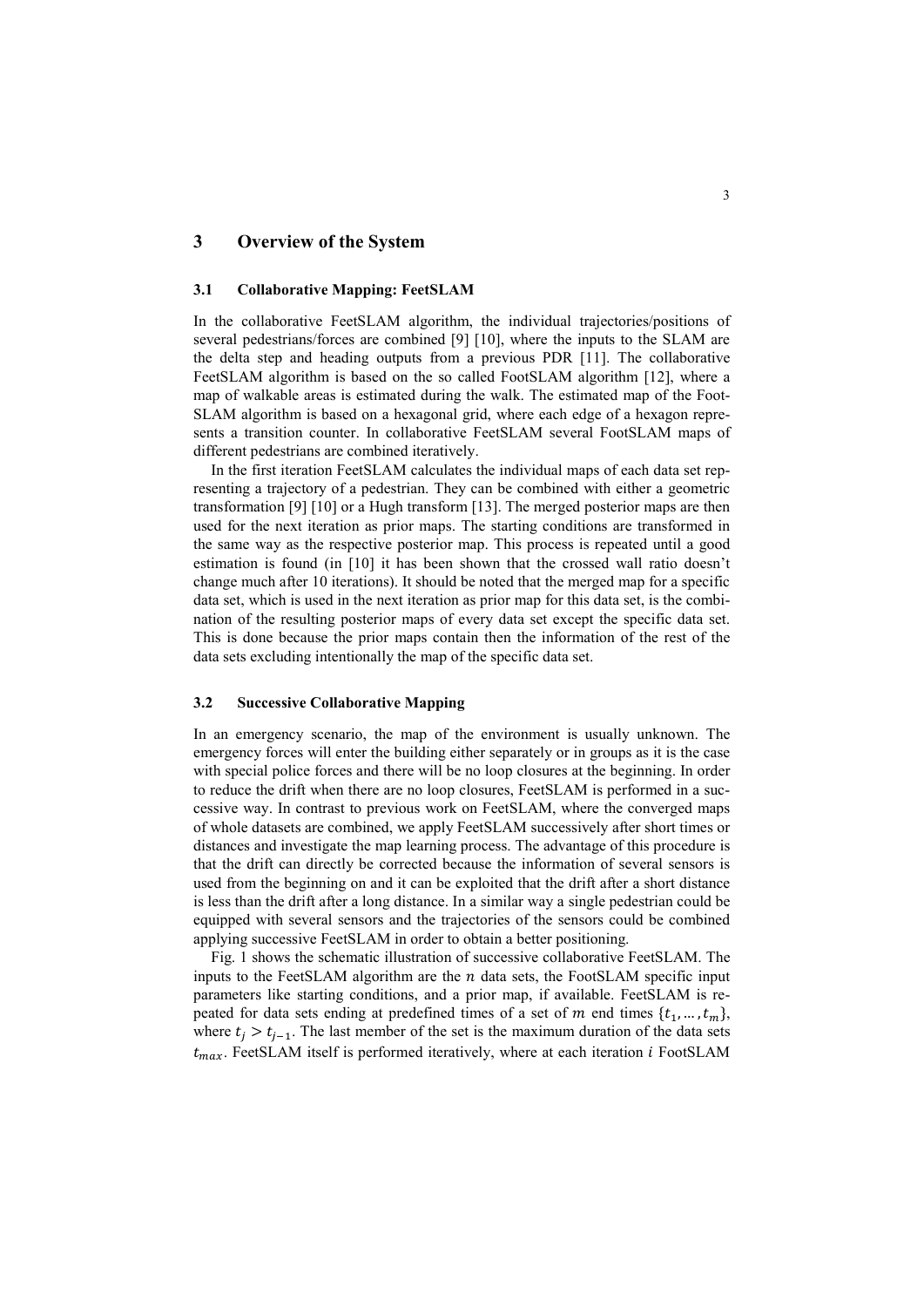is applied on each of the  $n$  data sets ending at  $t_i$  and the resulting posterior maps  $(M_1^i, \ldots, M_{n_{t_j}}^i)$  are combined to prior maps  $M_{p_{k_{t_j}}}^i, k = 1 \ldots n$  (excluding the map of the respective specific data set in the combination process) for the next iteration. The maximum number of iterations in FeetSLAM is  $i_{max}$ .



Fig. 1. Schematic illustration of successive collaborative FeetSLAM

In contrast to the original FeetSLAM procedure, we omit the transformation part and apply the combined estimated maps directly as prior maps without any map transformation. Despite the assumption that the maps are rotational invariant in FootSLAM, in this paper we assume that the initial directions are known from the starting conditions and that the PDR actually provides an estimation of the following directions. The variance of the starting angle is set to a relative small value  $(1^{\circ})$  for assuming a high confidence on the starting direction, but leaving space for diversity. The main advantage of this approach is the reduced complexity due to the omitted map transformation computation which facilitates real time operation more probably.

### 4 FeetSLAM Experiments

Experimental Settings. Inside our office building at DLR, Oberpfaffenhofen, second floor, two pedestrians collected a total of 6 data sets  $\{D_1, \ldots, D_6\}$ , respectively. In  ${D_1, ..., D_4}$  the pedestrian mounted the IMU XSENS MTx strapped to the instep of their right foot whereas in  ${D_5, D_6}$  the XSENS MTw instead of the MTX was mounted at the same location. The numbers of particles used in the Particle Filter of the FootSLAM algorithm is  $N_p = 10000$ . The hexagon radius is r=0.5m. The output of FootSLAM are the best particles positions and the estimated posterior maps denoted as  $\{M_1, \ldots, M_6\}$ . In data sets  $\{D_1, \ldots, D_4\}$  the pedestrian started from the starting point (green dot,  $(x, y) = (0, 0)$ , see Fig. 2). After that the pedestrian went to GTP2 (orange dot) and through the corridor of the 2nd floor until he reached the end of the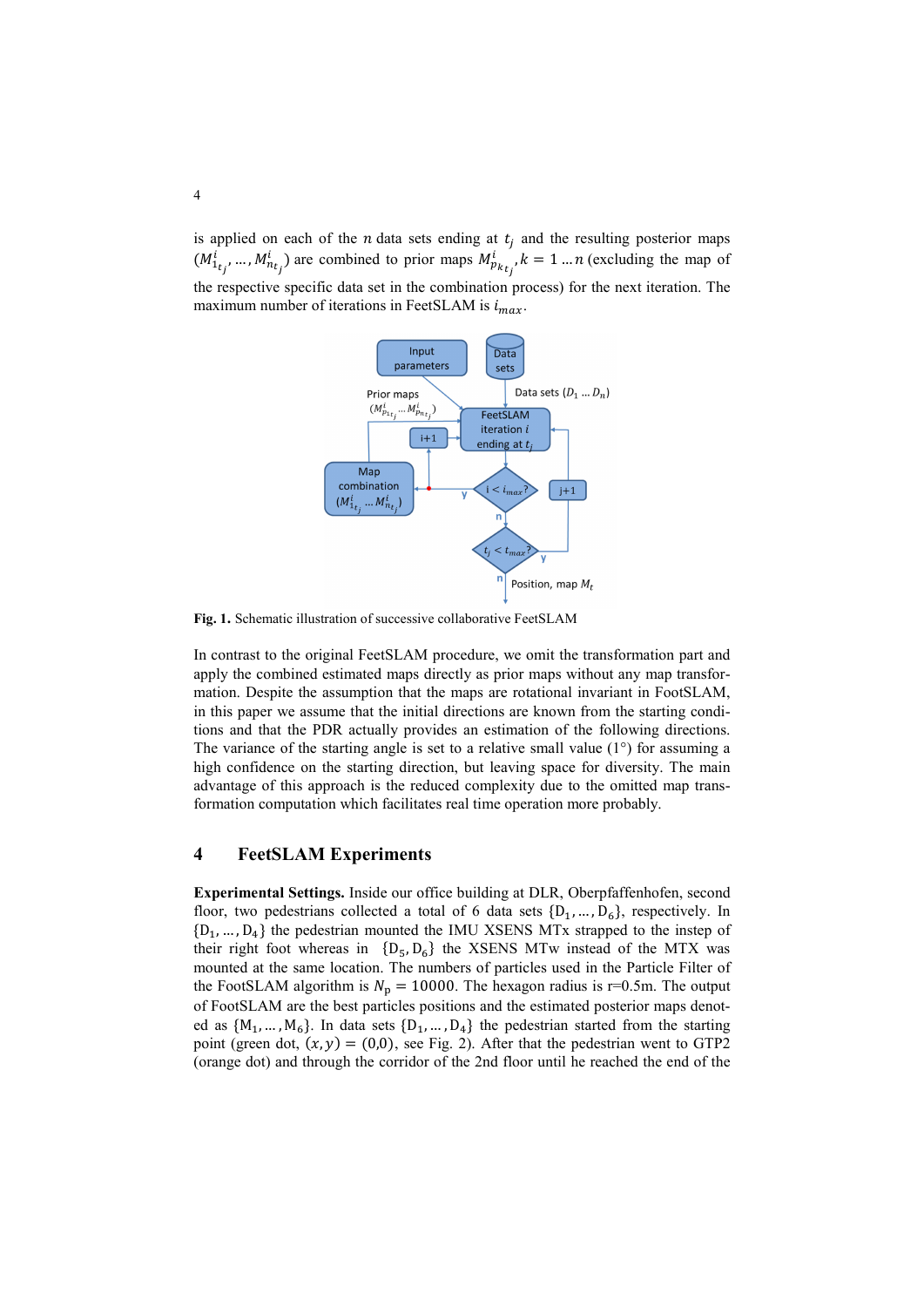floor (blue dot, GTP3). In data sets  $\{D_1, \ldots, D_4\}$  he entered additionally a room. At every GTP he stopped about 3 seconds for getting the time of the GTP crosses. In data sets  $\{D_1, \ldots, D_4\}$  additionally to the mentioned GTPs several GTPs between them are crossed. These 6 data sets together can be viewed as the trajectories of a group of 6 persons (or emergency forces) starting from the same position optionally at the same time, and walking straight along a corridor without any loop closure. The walks are comparable to walks starting outdoors and entering the building.

Experiment 1: FeetSLAM and no Loop Closures. In Experiment 1 we used the data of the six walks until the pedestrian reached GTP3 (see Fig. 2.). In this experiment we want to examine FeetSLAM on data sets containing a straight walk of a certain distance (walking a distance of about 4m in negative y-direction and about 38 m in positive x-direction) without having any loop closure (except a small one when entering the room in  $\{D_1, ..., D_4\}$ . The PDR results of the six different data sets ending at GTP3 are depicted in Fig. 2. One can see that the drift of the trajectories varies depending on the sensor, the sensor temperature and the calibration.



Fig. 2. PDR results of data sets  $\{D_1, \ldots, D_6\}$  ending at GTP3. Depending on the sensor and the calibration, the drift in the different data sets differs for each data set.



Fig. 3. Total combined posterior maps of data sets  $\{D_1, \ldots, D_6\}$  ending at GTP3 performing iteration 0-3 of FeetSLAM. Because FeetSLAM introduces a drift in positive y-direction at GTP3 the resulting positioning errors will be comparable.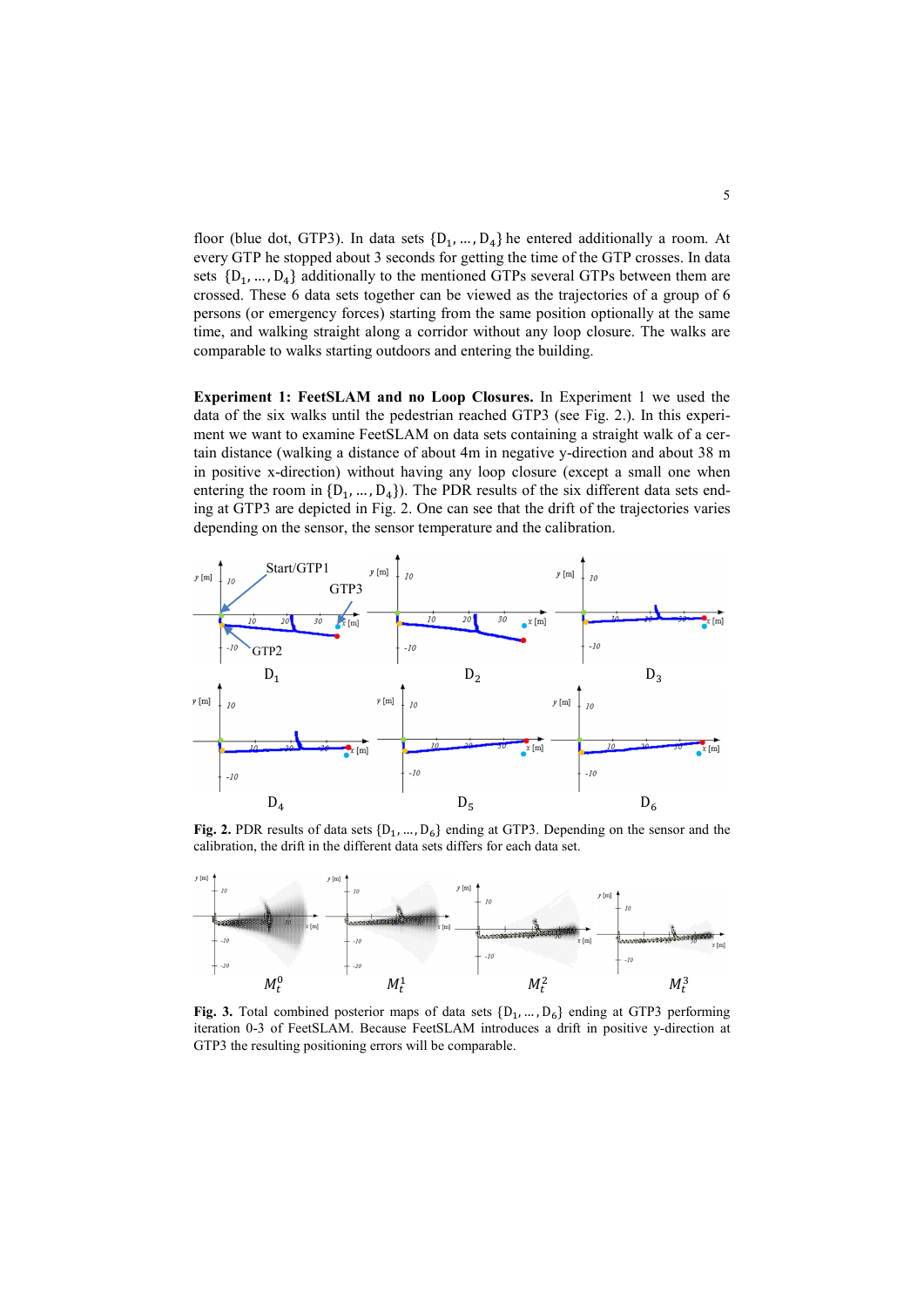After performing FeetSLAM at iteration 0 – which can be seen as performing Foot-SLAM -, we obtain 6 different maps that reflect the drifts of the PDR because there was no loop closure to correct the drift. From Fig. 2 it is observable that two walks show a drift leading to a trajectory with an error in the negative y-direction at GTP3, two walks show a very small drift in positive y-direction at GTP3 and two walks show a higher drift in positive y-direction at GTP3. The total combined posterior maps  $M_t^i$  of the 6 walks after iteration  $i = 0$  ... 3 of FeetSLAM are depicted in Fig. 3. From this Figure one can see that the map refines after each iteration, but it is relatively uncertain and results in a combined map that is drifted to the positive y-direction at GTP3. The problem is that the drifts especially for  $\{D_5, D_6\}$  in positive y-direction are higher that the drifts for  $\{D_1, D_2\}$ . In addition  $\{D_3, D_4\}$  show small drifts in positive ydirection so that the effect is reinforced.

The position error curves for the data sets ending at GTP3 are depicted in Fig. 3. The position error is the 2D Euclidean distance at the GTPs. One can observe that the error grows due to the drift in the estimated map (see Fig. 3). The mean error for  ${D_5, D_6}$  should be considered carefully because we crossed only 3 GTPs.



Fig. 4. Position error curves for data sets  $\{D_1, \ldots, D_6\}$  after performing FeetSLAM at GTP3. Due to the drifted combined posterior map the error increases until GTP3 is reached.

Experiment 2: FeetSLAM at Consecutive Time Instances and no Loop Closures. In Experiment 2 we performed FeetSLAM under the assumption that prior maps resulting from the data sets will be used at an earlier stage. We assumed that the prior maps are calculated after different distances of walking in x-direction: 10m, 20m, 30m, and GTP3, respectively, and performed FeetSLAM (10 iterations) successively as described in Section 3.2. We define the times of reaching the distances as  $t_1, ..., t_4$ .

The results for the different total combined maps at  $t_1, ..., t_4$  are given in Fig. 5. One can see that the use of prior maps at earlier time instances reduces the drift. After calculating FeetSLAM for data sets ending at  $t_1$  the drift of the combined map is very small. Therefore, due to the map combination at  $t_1$  the drift can be compensated after performing FeetSLAM at  $t_1$ . Using the resulting posterior maps as prior maps for data sets ending at  $t_2$ , the resulting maps contain again less drift, because the drift is compensated from the beginning on. Continuing this process for  $t_3$ , the drift is compensated further on and this helps also to compensate the drift at GTP3.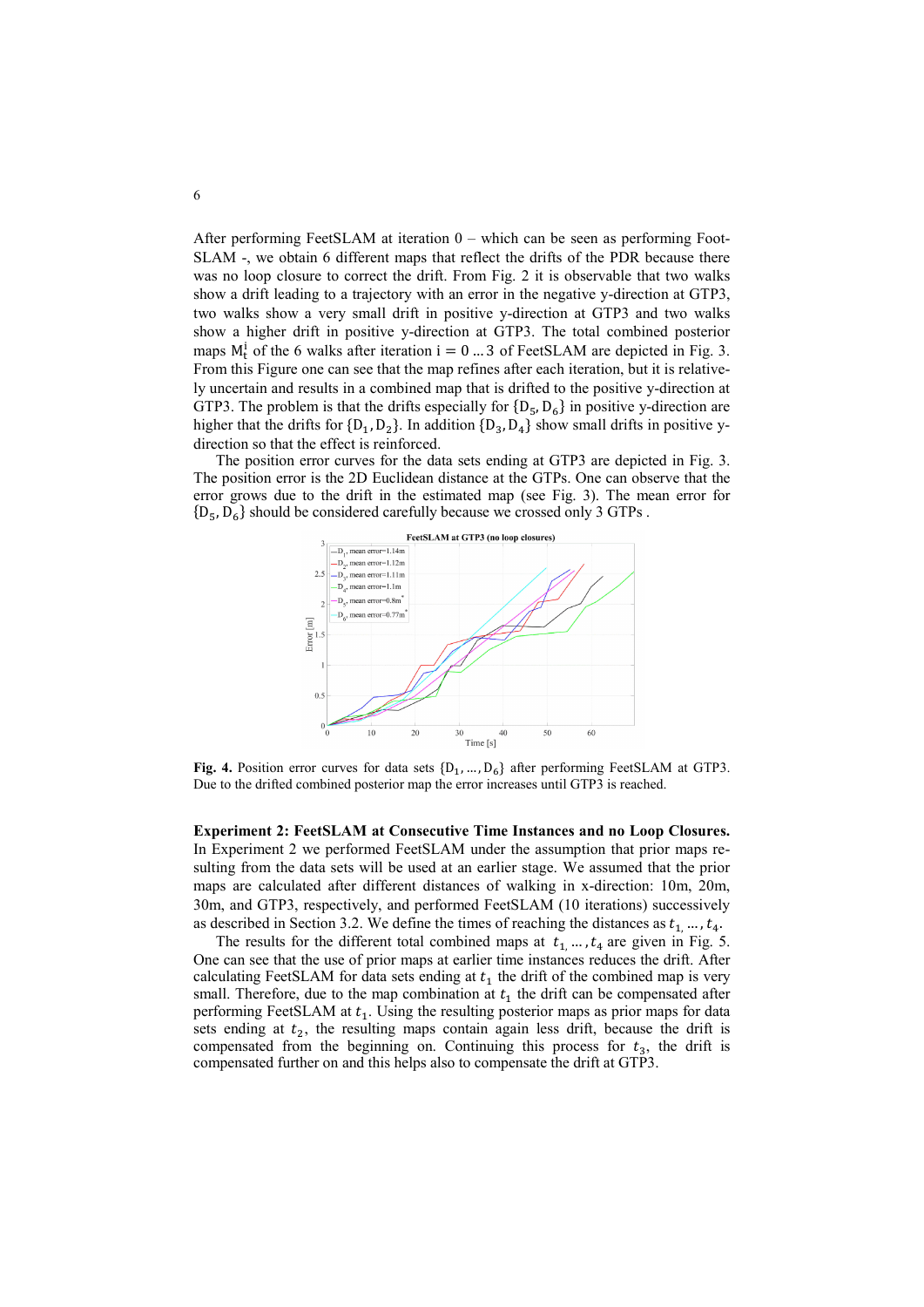

Fig. 5. Total combined posterior maps after 10 iterations performing successive FeetSLAM at different times  $t_1-t_4$ 



Fig. 6. Position error curves for data sets  $\{D_1, \ldots, D_6\}$  after performing FeetSLAM at different time  $t_1 - t_4$ . Without any loop closure the results are very good for all data sets.

The position error curves for the data sets ending at GTP3 performing FeetSLAM successively at different time instances until GTP3 is reached are depicted in Fig. 6. One can observe that the error is very small  $(\sim 0.5\text{m})$  due to the drift correction in the estimated map (see Fig. 5). The general improvements compared to Fig. 4 result from the fact that the drift is small for short distances. It will be corrected because we used the combined map of 6 data sets over short distances as prior map at iteration 0 for the next FeetSLAM run. This correction will be continued when applying FeetSLAM successively over short periods of time.

## 5 Conclusions and Outlook

In this paper, a successive collaborative SLAM algorithm called FeetSLAM is investigated for the case of several pedestrians (or emergency forces) entering a building simultaneously and assuming that there are no loop closures. In emergency situations, walking an area twice is usually avoided, so that the assumption of having loop closures does not necessarily hold. In the experiments it has been shown that the drift of the inertial sensors can be reduced by applying FeetSLAM successively. With it the error reduces to  $\sim 0.5$ m also when having no loop closures. This is additionally a promising option for reliable positioning of one person wearing multiple sensors.

Future work will focus on the communication part and the starting condition estimation for FeetSLAM. In addition, wearing several sensors and applying FeetSLAM in real time in a common estimation procedure is foreseen for future work.